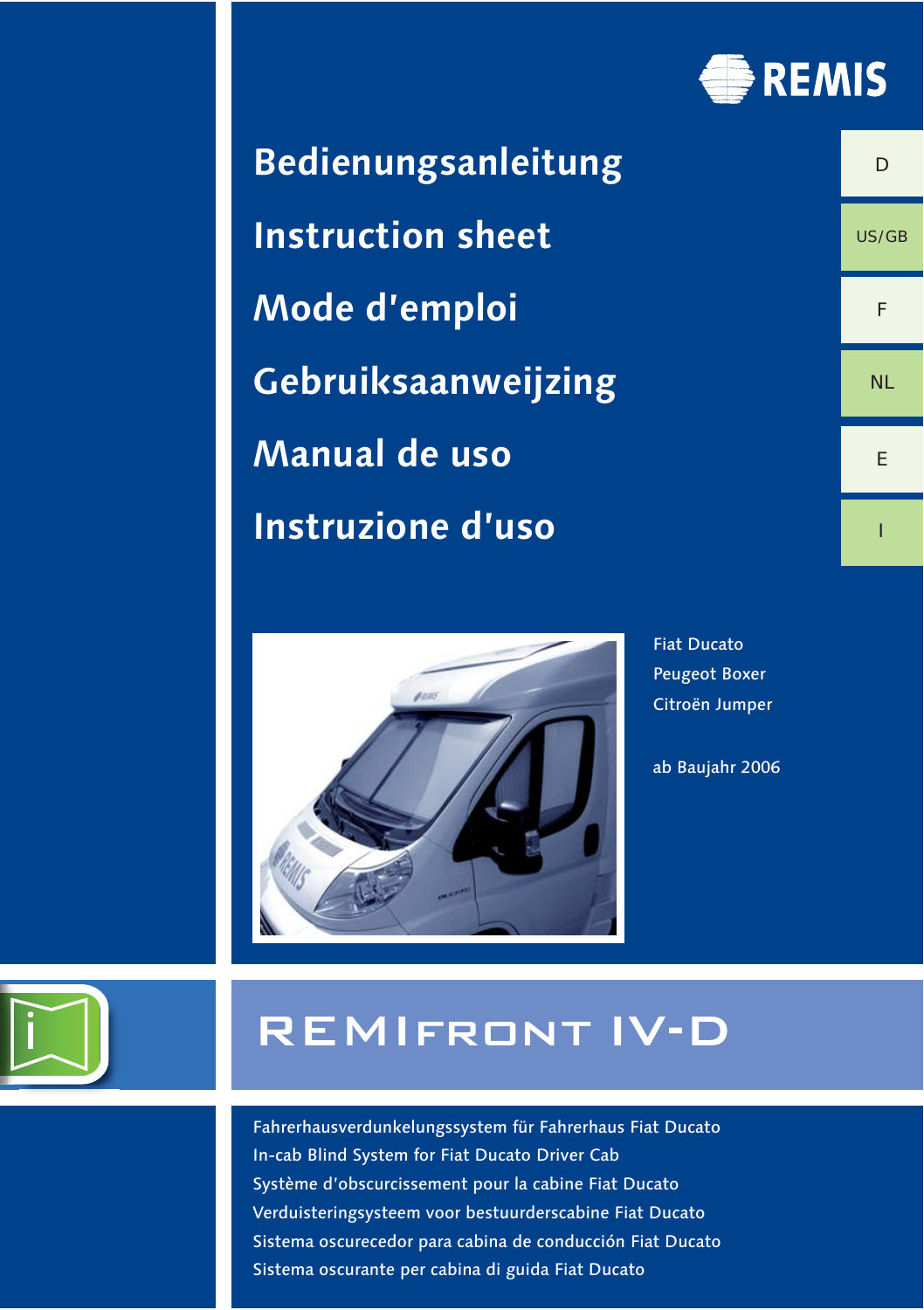

 $\Box$ 

# **Wichtiger Hinweis!**

# **Diese Information zuerst sorgfältig durchlesen. Für Fahrzeuge mit Airbags in den A-Säulen oder oberhalb der Türen, sowie einem Regensensor am Rückspiegel ist dieses System nicht geeignet!**

#### Inhalt:

- A. Angaben zum Erzeugnis
- B. Angaben zur Bedienung
- C. Angaben zur Instandhaltung

## A. Angaben zum Erzeugnis

1. Hersteller: 2. Benennung und Typ: 3. Baustand, Baudatum: 4. Einsatzmöglichkeit: 5. Einbau: 6. Funktionsbeschreibung: 7. Ausführungsvarianten: 8. Warnhinweis: REMIS GmbH Mathias-Brüggen-Str. 67-69 50829 Köln REMIfront IV-D - Fahrerhausverdunkelung Fiat Ducato Siehe Aufkleber Motorcaravans auf Basis FIAT-Ducato oder baugleicher Fahrzeuge ab Baujahr 2006 (Fahrzeuge ohne Airbag in der A-Säule oder oberhalb der Türen) Siehe: Montageanleitung Siehe B. (Angaben zur Bedienung) 2-geteiltes, vertikales Verdunkelungssystem für die Frontscheibe sowie vertikale Verdunkelungssysteme in Blendrahmen für die Seitenscheiben. Hoher Abdunkelungsgrad durch Verwendung von nahezu vollständig blickdichtem Verdunkelungsplissee. Das Schließen der Verdunkelung ist nur im Stillstand des Fahrzeuges und bei abgestelltem Motor erlaubt. Vor Fahrtantritt ist das System komplett zusammenzufalten und zu verriegeln. Achtung, bei starker Sonneneinstrahlung können sich die Griffleisten nachhaltig aufheizen. Das System ist nicht für die Verdunklung des Fahrzeugs über eine längere Zeit vorgesehen (z.B. Überwinterung). Je nach Temperatur kann sich das Rückfaltverhalten des Plisseematerials temporär verschlechtern.

2/20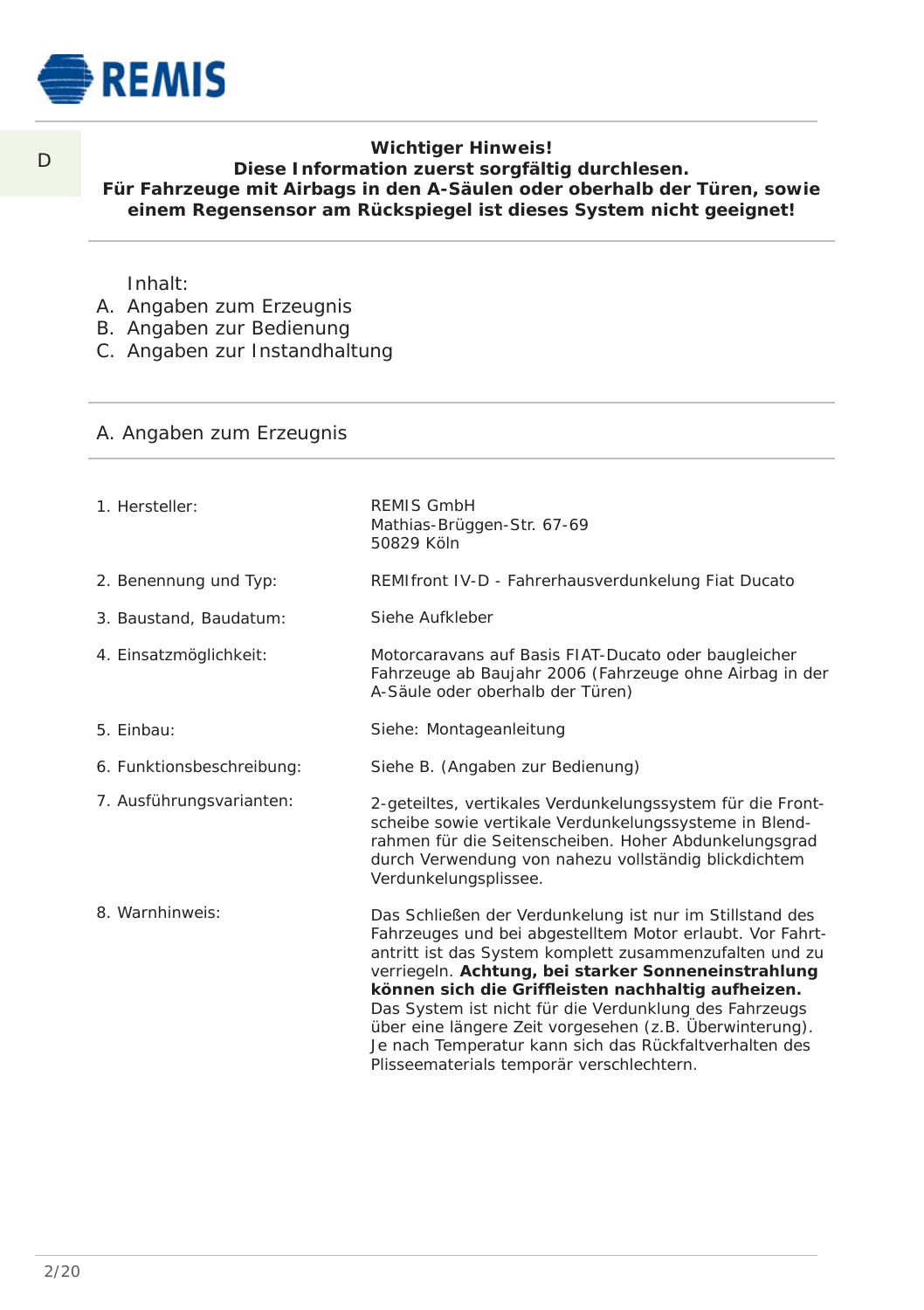

# B. Angaben zur Bedienung

# Bedienung Frontsystem



#### $B1 + B2$ :

Zum Entriegeln der Frontverdunklung beide Tasten in Pfeilrichtung betätigen. Griffleiste von links und von rechts in Richtung Mitte der Windschutzscheibe ziehen. Griffleisten schließen durch Magnet verschluss automatisch. Zum Öffnen Griffleisten an den Griffen in Pfeilrichtung auseinanderziehen und in Ruheposition zurückführen. Griff durch Andrücken an den Rahmen einrasten. Für den Fahrbetrieb ist unbedingt auf eine korrekte Verriegelung **auf beiden Seiten zu achten!**



**B2**



 $B3 + B4$ : Schließen:

Griffl eiste durch Drücken und leichtes Ziehen von Ruheposition lösen. Griffleiste bis Anschlagleiste führen, .<br>Magnet ver schluss verriegelt automatisch.

Öffnen:

Griffleiste bis Anschlagleiste führen. Griff durch Andrücken an den Rahmen einrasten. **Für den Fahrbetrieb ist unbedingt auf eine korrekte Ver riege lung auf beiden Seiten zu achten!**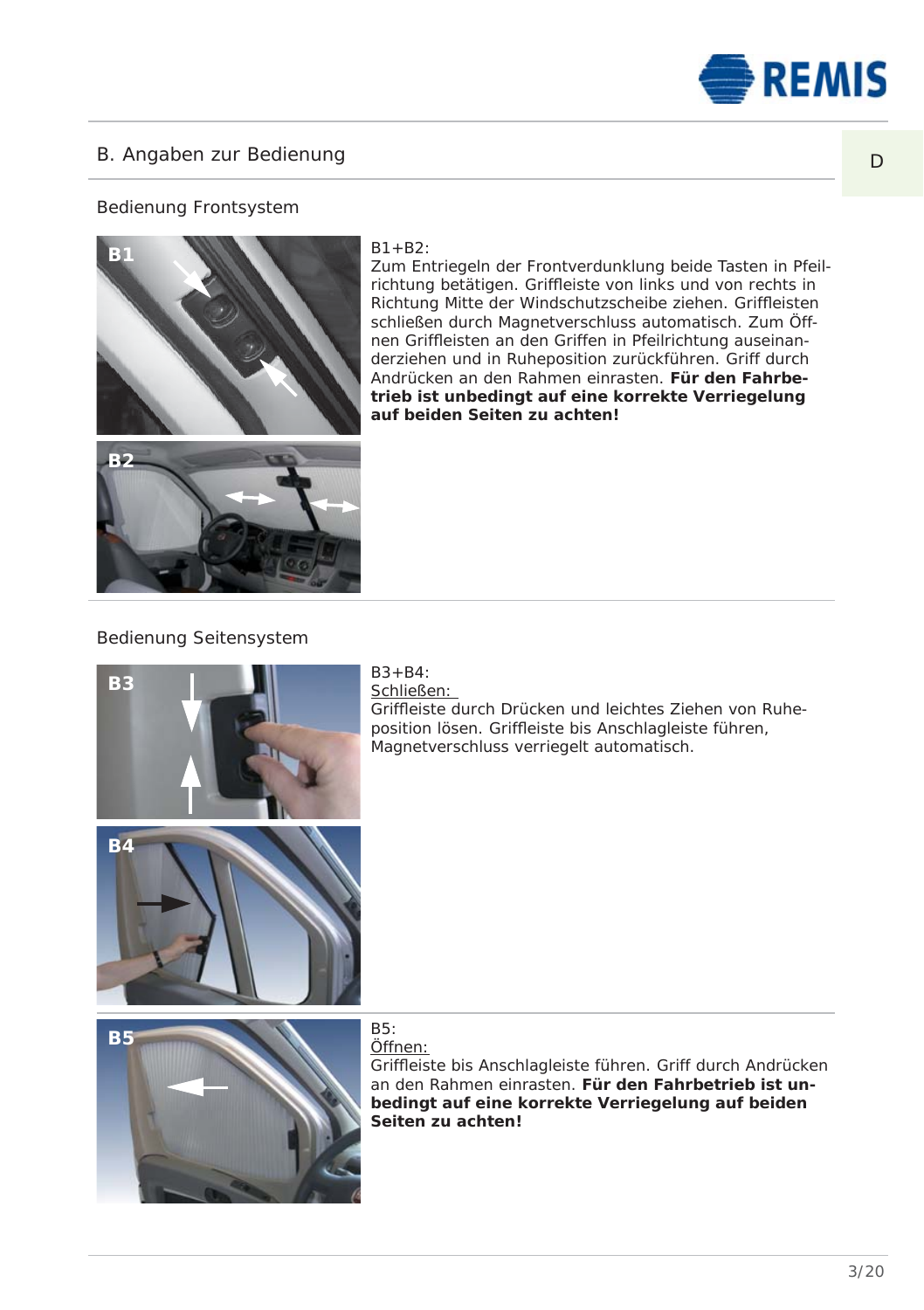

D

| C. Angaben zur Instandhaltung       |                                                                                                                                                                                                                                                                            |  |  |
|-------------------------------------|----------------------------------------------------------------------------------------------------------------------------------------------------------------------------------------------------------------------------------------------------------------------------|--|--|
| 1. Pflege:                          | Grundsätzlich keine aggressiven Reinigungsmittel (Löse-/<br>Schleifmittel) verwenden. Rahmenteile des Front-/Seiten-<br>systems mit feuchtem Tuch und milder Seifenlauge reini-<br>gen. Faltstoff mit einer weichen Bürste, ggf. mit feuchtem<br>Tuch vorsichtig reinigen. |  |  |
| 2. Wartung/Reparatur:               | Das System ist wartungsfrei ausgelegt.                                                                                                                                                                                                                                     |  |  |
| 3. Aufbewahrung der Dokumen-<br>te: | Die Benutzerinformation mit der Bedienungs- und Monta-<br>geanleitung sollten für den Bedarfsfall möglichst im Fahr-<br>zeug aufbewahrt werden.                                                                                                                            |  |  |
| 4. Ersatzbeschaffung:               | Ersatzteile erhalten Sie bei Ihrem Fachhändler.                                                                                                                                                                                                                            |  |  |
|                                     |                                                                                                                                                                                                                                                                            |  |  |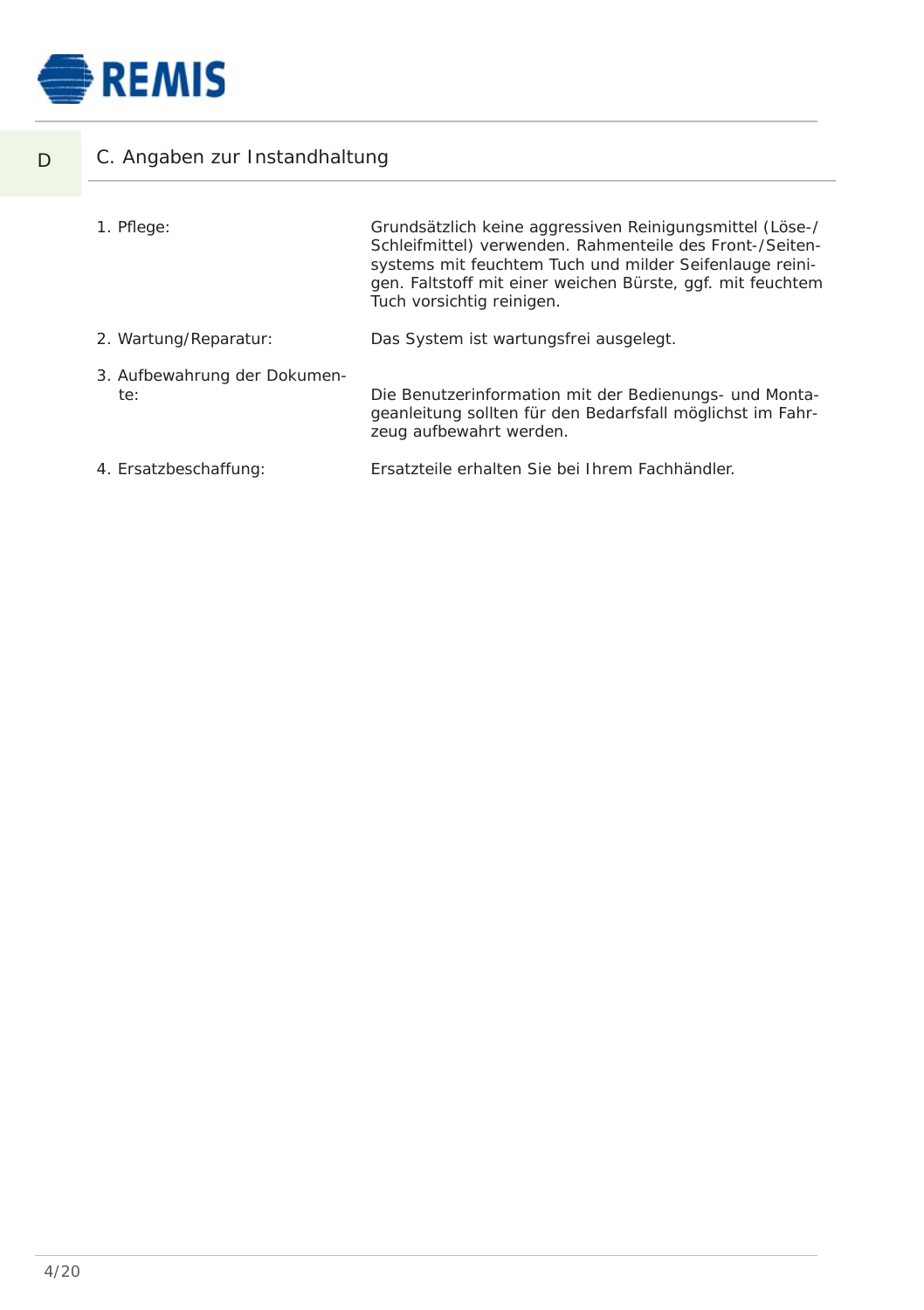

Contents:

- A. General
- B. Information on the product
- C. Information on usage
- D. Information on maintenance

US/GB

A. General

# **Important note!**

**Read this information carefully prior to starting installation.**

**The user information with the operating instructions and documents should be kept in the vehicle if possible in case required. The contents of these instructions should be read, understood and followed in all aspects. This requirement applies particularly to safety instructions, which are specially marked in these operating instructions.**

**The copyright to the operating instructions is reserved by REMIS GmbH. These operating instructions are only intended for the operator and the operator's personnel. They contain the instructions and information that are not allowed to be copied, distributed or provided to others, either in full or in part.**

**Following the information in these instructions will help to prevent accidents, mistakes and malfunctions. With these instructions you have all the documentation necessary for operation and maintenance.**

**If faults or damage arise due to the failure to follow the individual points in these instructions, REMIS GmbH will not accept any liability.**

Marking of information

In the sections, information for

- Safety and the prevention of accidents,
- The prevention of damage to parts
- is marked with the pictograms given below.

This information is to be followed as a matter of priority in all circumstances.

| Pictogram                 | Signal word      | Definition / Consequences                                                                                                |
|---------------------------|------------------|--------------------------------------------------------------------------------------------------------------------------|
|                           |                  | WARNING !!! WARNING !!! This signal word indicates a possible hazard that can result in<br>serious injuries or fatality. |
| A CAUTION !!! CAUTION !!! |                  | This signal word indicates a possible hazard that can result in<br>minor or serious injuries.                            |
| NOTICE!!!                 | <b>NOTICE!!!</b> | This signal word indicates a situation that can result in damage.                                                        |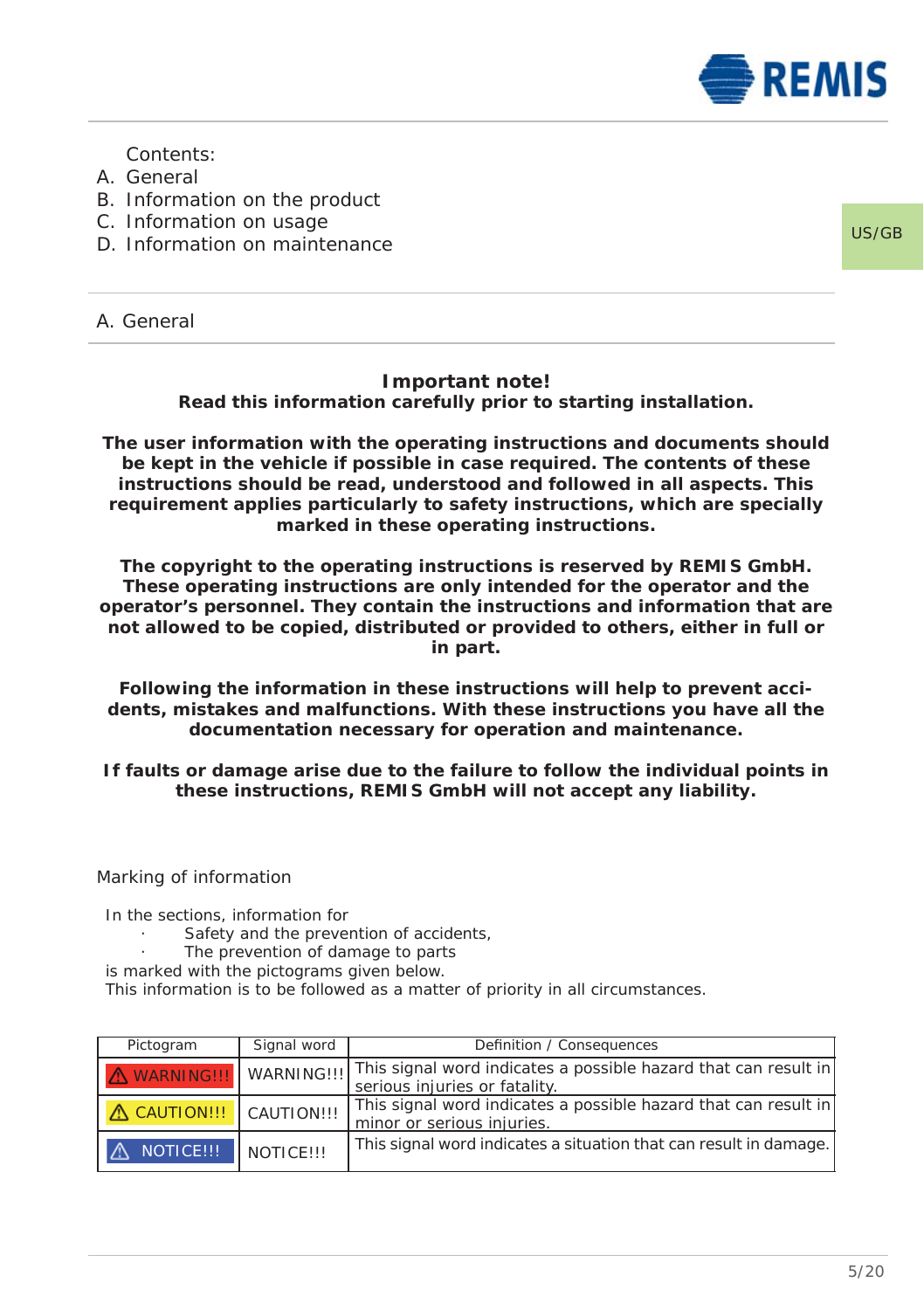

# **Important Information!**

# Read this information carefully first. This system is not suitable for vehicles with rain<br>with air bags in the A-columns or above the doors or for vehicles with rain **sensors on the rear-view mirrors!**

#### US/GB

B. Information on the product

| 1. Manufacturer:                                   | <b>REMIS GmbH</b><br>Mathias-Brüggen-Str. 67-69<br>50829 Cologne                                                                                                                                                                                                                                                                                                                                                                                                                                                                             |
|----------------------------------------------------|----------------------------------------------------------------------------------------------------------------------------------------------------------------------------------------------------------------------------------------------------------------------------------------------------------------------------------------------------------------------------------------------------------------------------------------------------------------------------------------------------------------------------------------------|
| 2. Description and type:                           | REMIfront IV-D - In-Cab Blind System Fiat Ducato                                                                                                                                                                                                                                                                                                                                                                                                                                                                                             |
| 3. State of construction, date of<br>construction: | See sticker                                                                                                                                                                                                                                                                                                                                                                                                                                                                                                                                  |
| 4. Field of application:                           | Motor caravans based on the Fiat Ducato or vehicles of<br>identical construction with year of construction 2006 or<br>later (vehicles without airbag in the A-column or above the<br>doors)                                                                                                                                                                                                                                                                                                                                                  |
| 5. Fitting:                                        | See: Installation instructions                                                                                                                                                                                                                                                                                                                                                                                                                                                                                                               |
| 6. Description of function:                        | See B. (Information on usage)                                                                                                                                                                                                                                                                                                                                                                                                                                                                                                                |
| 7. Design variations:                              | Two-part vertical blind system for the front windscreen as<br>well as vertical blind system in window frames for side win-<br>dows. High level of coverage due to use of almost complete-<br>ly opaque plissé shade.                                                                                                                                                                                                                                                                                                                         |
| 8. Warning:                                        | The shade may only been closed while the vehicle is stati-<br>onary and the motor is switched off. The system must be<br>completely folded together and locked prior to commencing<br>your journey. Warning: under exposure to intensive<br>levels of solar heat, the handles may remain hot for<br>longer periods of time. The system is not intended for use<br>as a blind over longer periods of time (e.g. storage over<br>winter). Depending on the temperature, the plissé material<br>may temporarily be more difficult to fold back. |

# C. Information on usage

# Usage of front system



 $B1 + B2$ 

To release the front blinds, push both buttons in the direction of the arrow. Pull handle from the left and right towards the middle of the windscreen. The handles will lock automatically due to the magnetic catch. To open, pull the handles apart in the direction of the arrows and pull them back to their resting position. Lock the handle in place by pushing it into the frame.



 **Always ensure that both sides are locked in place prior to commen cing travel!**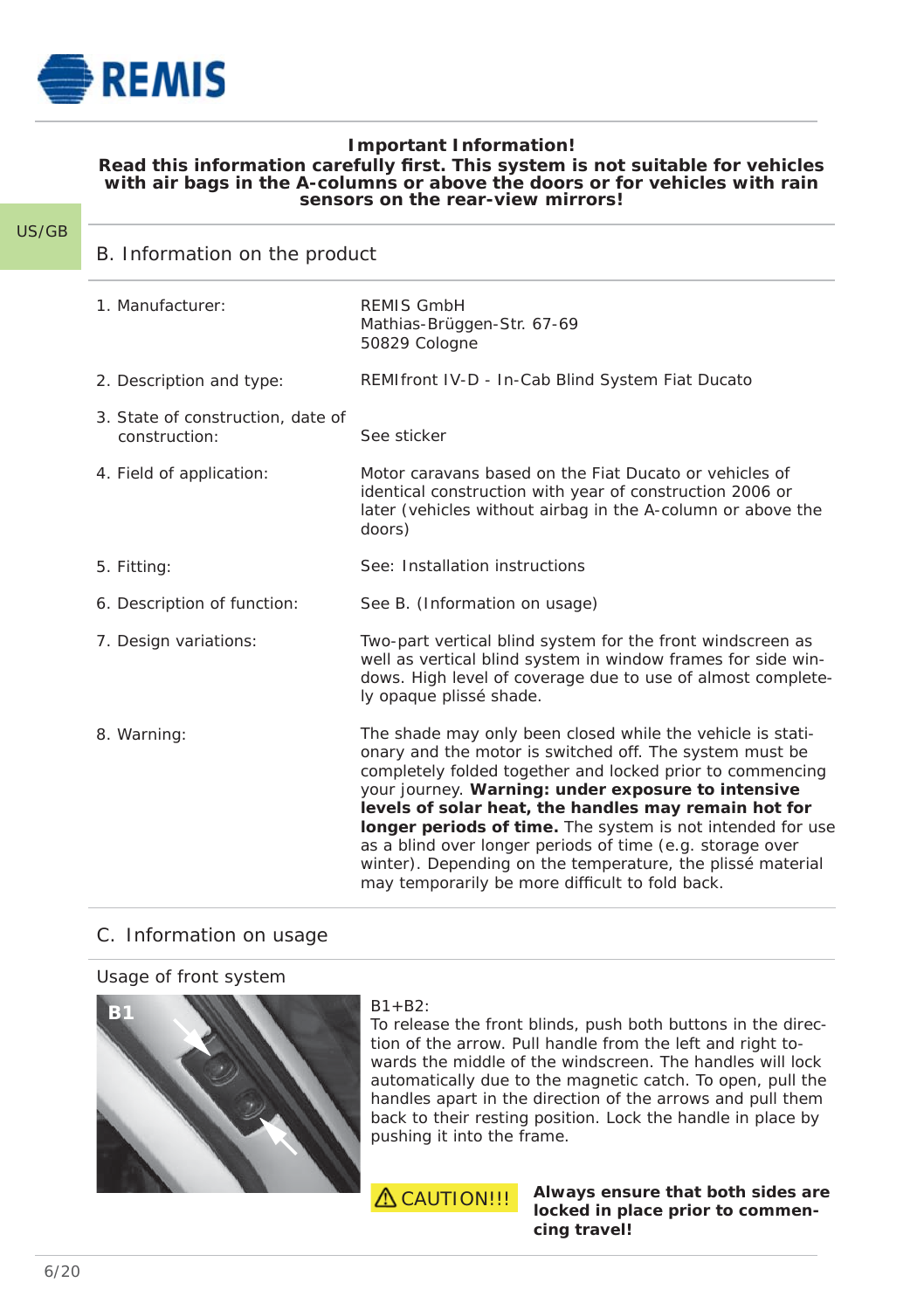



# Usage side system



# D. Information on maintenance

| 1. Care:                        | Avoid using aggressive cleaning agents (solvents/abrasi-<br>ves). Clean the frame elements of the front and side sys-<br>tems with a damp cloth and mild soap solution. Clean the<br>folding material carefully with a soft brush or damp cloth. |
|---------------------------------|--------------------------------------------------------------------------------------------------------------------------------------------------------------------------------------------------------------------------------------------------|
| 2. Maintenance/repair:          | The system is designed to not require any maintenance.                                                                                                                                                                                           |
| 3. Storage of documentation:    | The documentation with the operating and installation in-<br>structions should be stored within the vehicle in case it is<br>needed.                                                                                                             |
| 4. Obtaining replacement parts: | You can obtain replacement parts from your specialist dea-<br>ler.                                                                                                                                                                               |

# US/GB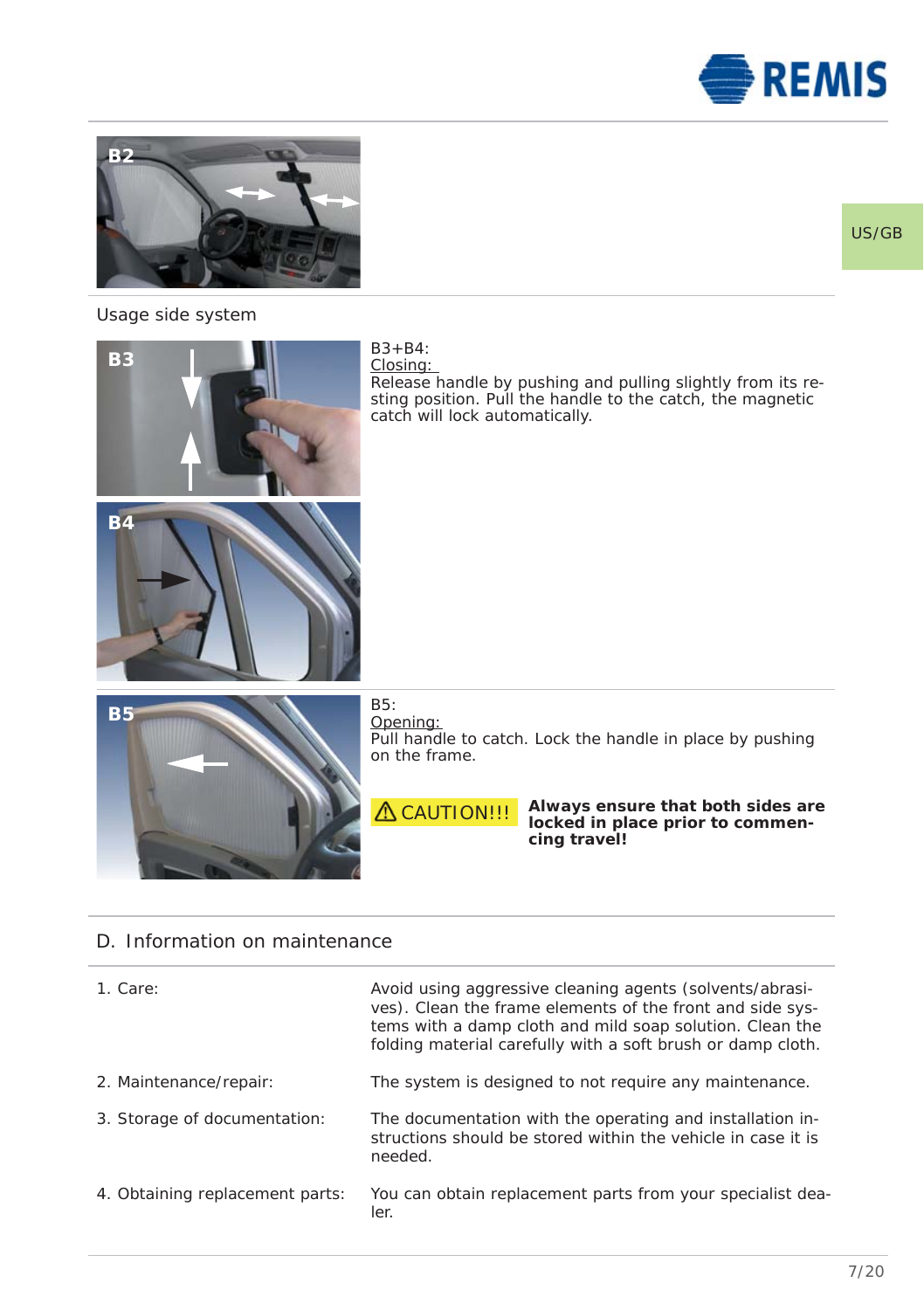

# **Remarque importante!**

# **Lire attentivement cette information au préalable. Ce système ne convient pas aux véhicules munis d'airbags dans les colonnes A ou au-dessus des portières ainsi que d'un détecteur de pluie sur le rétroviseur !**

- F
- Contenu : A. Informations Produit
- B. Informations Utilisation
- C. Informations Entretien
- 

# A. Informations Produit

1. Fabricant: 2. Dénomination et type: 3. Modèle, date de construction: 4. Domaine d'application: 5. Montage: 6. Description de la fonction: 7. Variétés de modèles: 8. Avertissement: REMIS GmbH Mathias-Brüggen-Str. 67-69 D - 50829 Köln REMIfront IV-D - système d'obscurcissement cabine Fiat Ducato Voir autocollant Caravanes motorisées sur la base FIAT-Ducato ou véhicule de construction identique à partir de l'année de construction 2006 (véhicules sans airbag dans la colonne A ou audessus des portières). Voir: Instruction de montage Voir B. (Informations Utilisation) 2 systèmes d'obscurcissement verticaux séparés pour le pare-brise ainsi que des systèmes d'obscurcissement verticaux dans les dormants pour les vitres latérales. Niveau d'obscurcissement élevé par l'emploi de stores plissés d'obscurcissement pratiquement opaques. La fermeture du système d'obscurcissement n'est possible qu'à l'arrêt du véhicule et lorsque le moteur est arrêté. Avant de démarrer, le système doit être intégralement replié et verrouillé. **Attention, en cas de fort ensoleillement, les poignées peuvent chauffer.** Ce système n'est pas prévu pour un obscurcissement du véhicule sur une longue durée (par exemple lors de l'hivernage). Selon la température, la capacité de pliage du matériau plissé peut se détériorer passagèrement.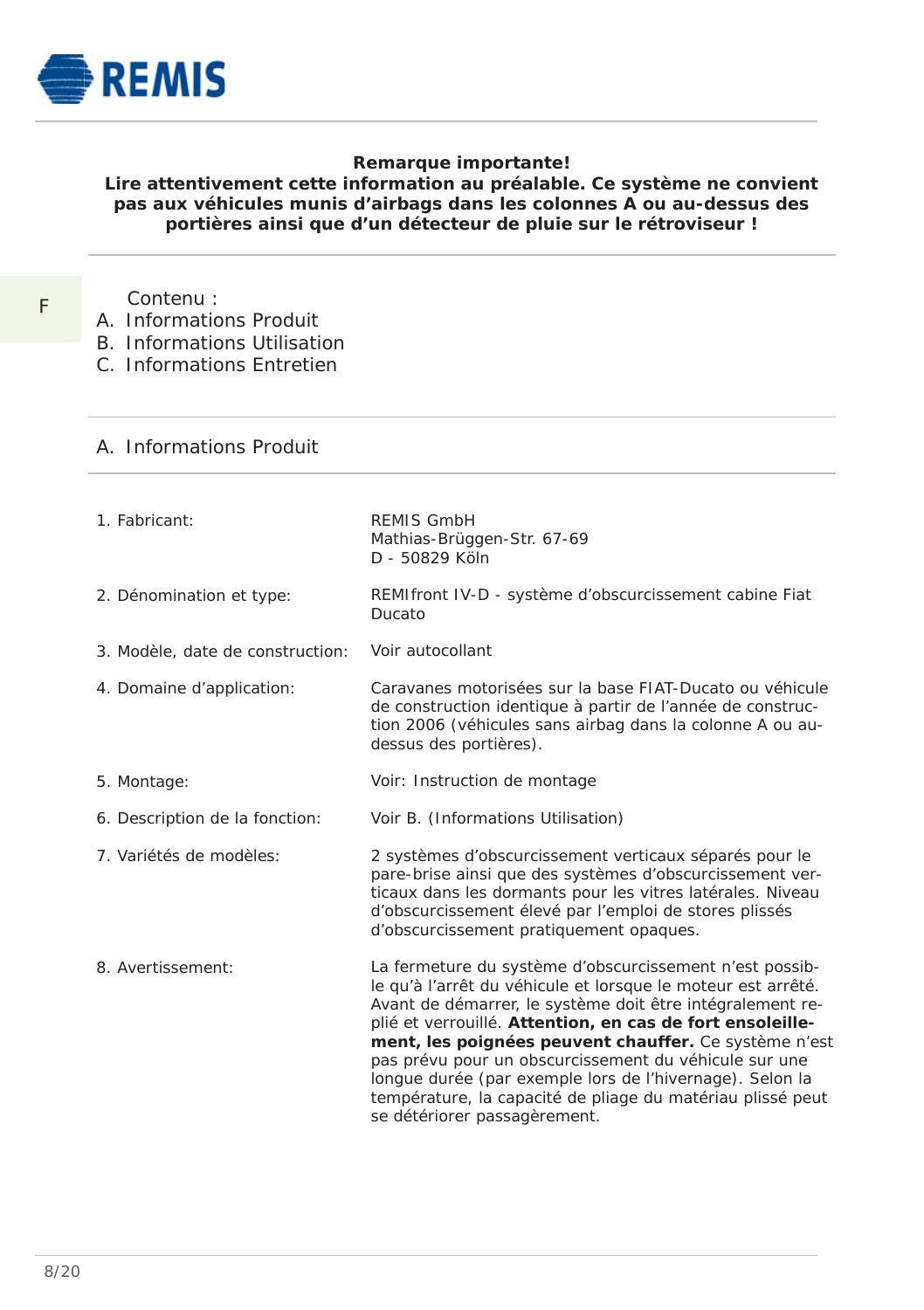

# B. Informations Utilisation

# Utilisation du système frontal



#### $B1 + B2$ :

Pour déverrouiller le système d'obscurcissement frontal, actionner les deux touches dans la direction de la flèche. Tirer la poignée de la gauche et de la droite en direction du milieu du pare-brise. Les poignées se ferment automatiquement par une fermeture magnétique. Pour ouvrir, écarter les poignées dans la direction de la flèche et les ramener dans la position initiale. Encliqueter la poignée en l'appuyant sur le cadre. **Lors de la conduite, il faut absolument veiller à un verrouillage correct des deux côtés!** 

# Utilisation du système latéral



#### $B3 + B4$ Fermer :

Libérer la poignée de sa position initiale en appuyant et en tirant légèrement. Conduire la poignée jusqu'à la butée, la fermeture magnétique se verrouille automatiquement.



# Ouvrir :

Conduire la poignée jusqu'à la butée. Encliqueter la poignée en l'appuyant sur le cadre. **Lors de la conduite il faut absolument veiller à un verrouillage correct des deux côtés!** 

F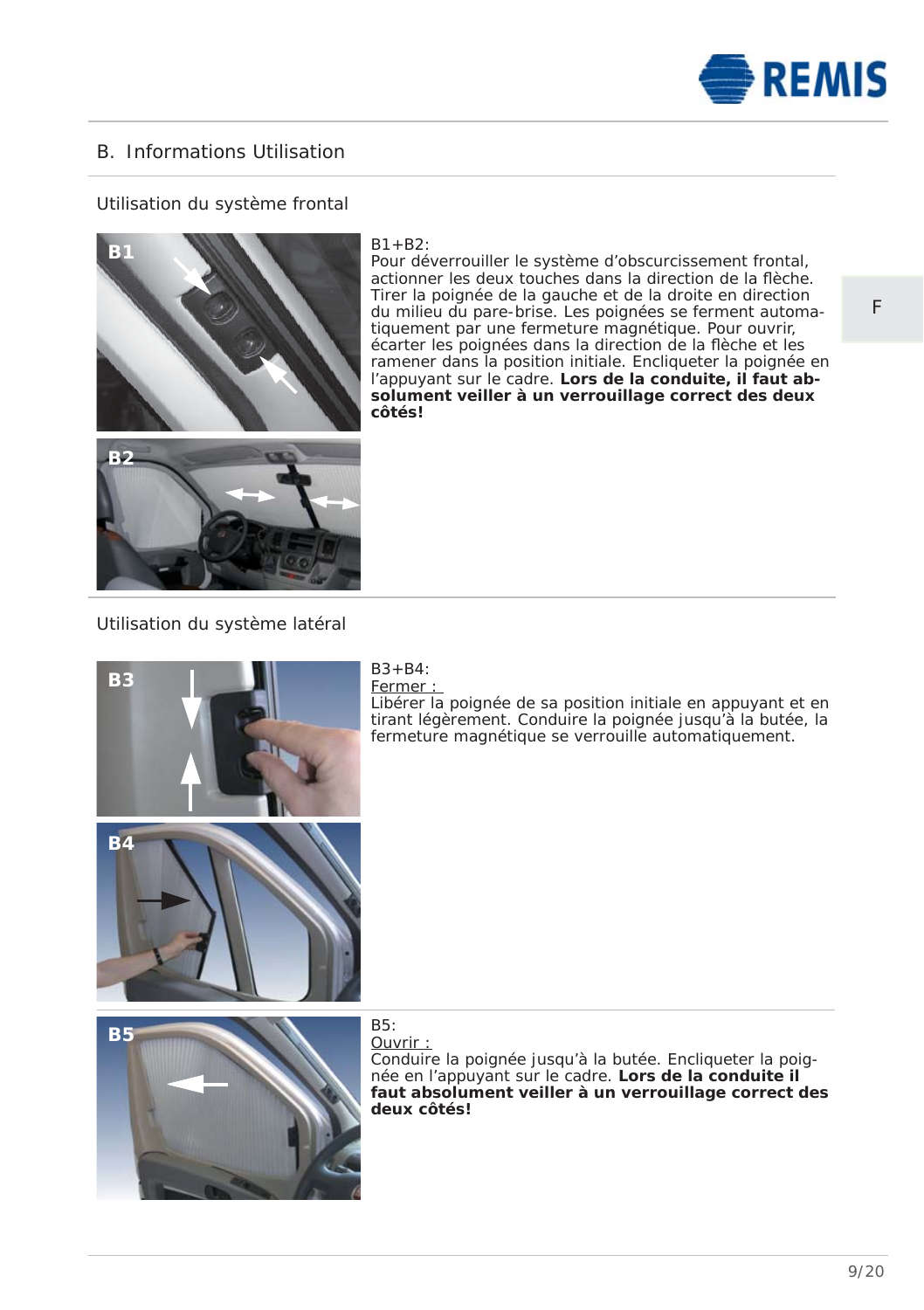

# C. Informations Entretien

| 1. Entretien:                              | En règle générale, ne pas utiliser de produits de nettoyage<br>agressifs (solvants/abrasifs). Les pièces du cadre du sys-<br>tème frontal/latéral sont nettoyées avec un chiffon humide<br>et de l'eau légèrement savonneuse. Nettoyer le store plissé<br>avec précaution à l'aide d'une brosse douce ou, éventuelle-<br>ment, avec un chiffon humide. |
|--------------------------------------------|--------------------------------------------------------------------------------------------------------------------------------------------------------------------------------------------------------------------------------------------------------------------------------------------------------------------------------------------------------|
| 2. Maintenance / réparation:               | Ce système est prévu sans maintenance nécessaire.                                                                                                                                                                                                                                                                                                      |
| 3. Conservation des documents:             | L'information Utilisateur avec le mode d'emploi et de mon-<br>tage doit être si possible conservée dans le véhicule en cas<br>de besoin.                                                                                                                                                                                                               |
| 4. Acquisition de pièces de re-<br>change: | Vous pouvez acquérir les pièces de rechange chez votre re-<br>vendeur spécialisé.                                                                                                                                                                                                                                                                      |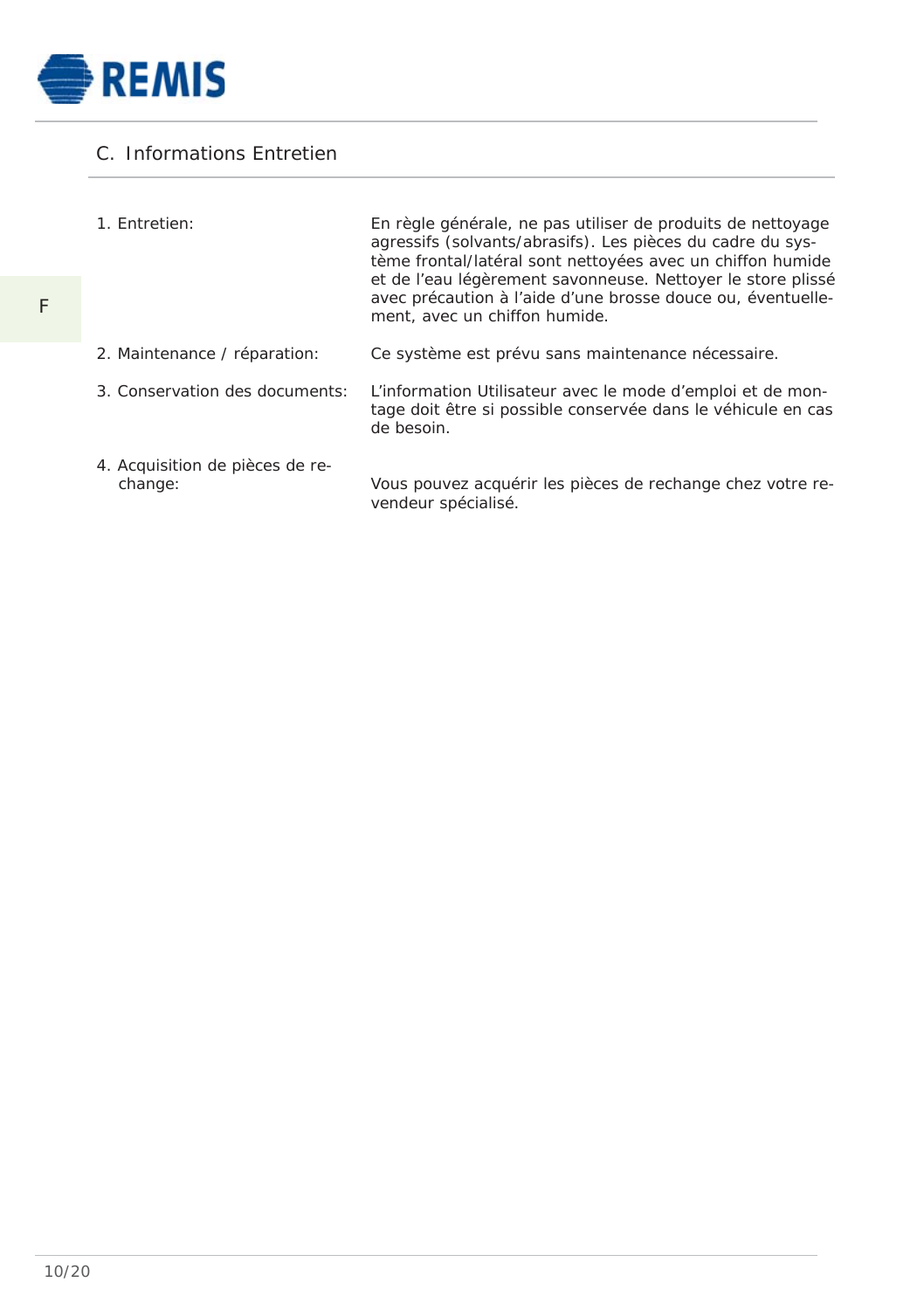

# **Belangrijke opmerking!**

# **Deze informatie eerst aandachtig lezen. Voor voertuigen met airbags in de A-zuilen of boven de deuren, evenals met een regensensor aan de achterspiegel is dit systeem niet geschikt!**

Inhoud:

- A. Informatie over het product
- B. Informatie over de bediening
- C. Informatie over het onderhoud

# A. Informatie over het product

| 1. Fabrikant:            | <b>REMIS GmbH</b><br>Mathias-Brüggen-Str. 67-69<br>50829 Köln                                                                                                                                                                                                                                                                                                                                                                                                                                                                  |
|--------------------------|--------------------------------------------------------------------------------------------------------------------------------------------------------------------------------------------------------------------------------------------------------------------------------------------------------------------------------------------------------------------------------------------------------------------------------------------------------------------------------------------------------------------------------|
| 2. Benaming en type:     | REMIfront IV-D - verduistering bestuurderscabine Fiat Du-<br>cato                                                                                                                                                                                                                                                                                                                                                                                                                                                              |
| 3. Bouwstand, bouwdatum: | Zie sticker                                                                                                                                                                                                                                                                                                                                                                                                                                                                                                                    |
| 4. Gebruiksmogelijkheid: | Motorcaravans op basis van FIAT-Ducato of voertuigen met<br>een soortgelijke constructie vanaf bouwjaar 2006 (voertui-<br>gen zonder airbag in de A-zuil of boven de deuren)                                                                                                                                                                                                                                                                                                                                                   |
| 5. Inbouw:               | Zie: Montagehandleiding                                                                                                                                                                                                                                                                                                                                                                                                                                                                                                        |
| 6. Functiebeschrijving:  | Zie B. (Aanwijzingen voor de bediening)                                                                                                                                                                                                                                                                                                                                                                                                                                                                                        |
| 7. Uitvoeringsvarianten: | 2-delig, verticaal verduisteringsysteem voor de voorruit<br>evenals verticale verduisteringsystemen voor de zijruiten.<br>Hoge verduisteringsgraad door het gebruik van bijna volle-<br>dig kijkdichte verduisteringsplissé.                                                                                                                                                                                                                                                                                                   |
| 8. Waarschuwing:         | Het sluiten van de verdonkering is alleen toegestaan bij<br>stilstaand voertuig en uitgeschakelde motor. Vooraleer te<br>rijden moet het systeem compleet samengevouwen en<br>vergrendeld worden. Let op: bij sterke zonnestralen<br>kunnen de grijplijsten langdurig warm worden. Het<br>systeem is niet voorzien om het voertuig gedurende lange-<br>re tijd te verdonkeren (bijvoorbeeld overwintering). Afhan-<br>kelijk van de temperatuur kan het terugvouwgedrag van<br>het plissé-materiaal tijdelijk slechter worden. |

NL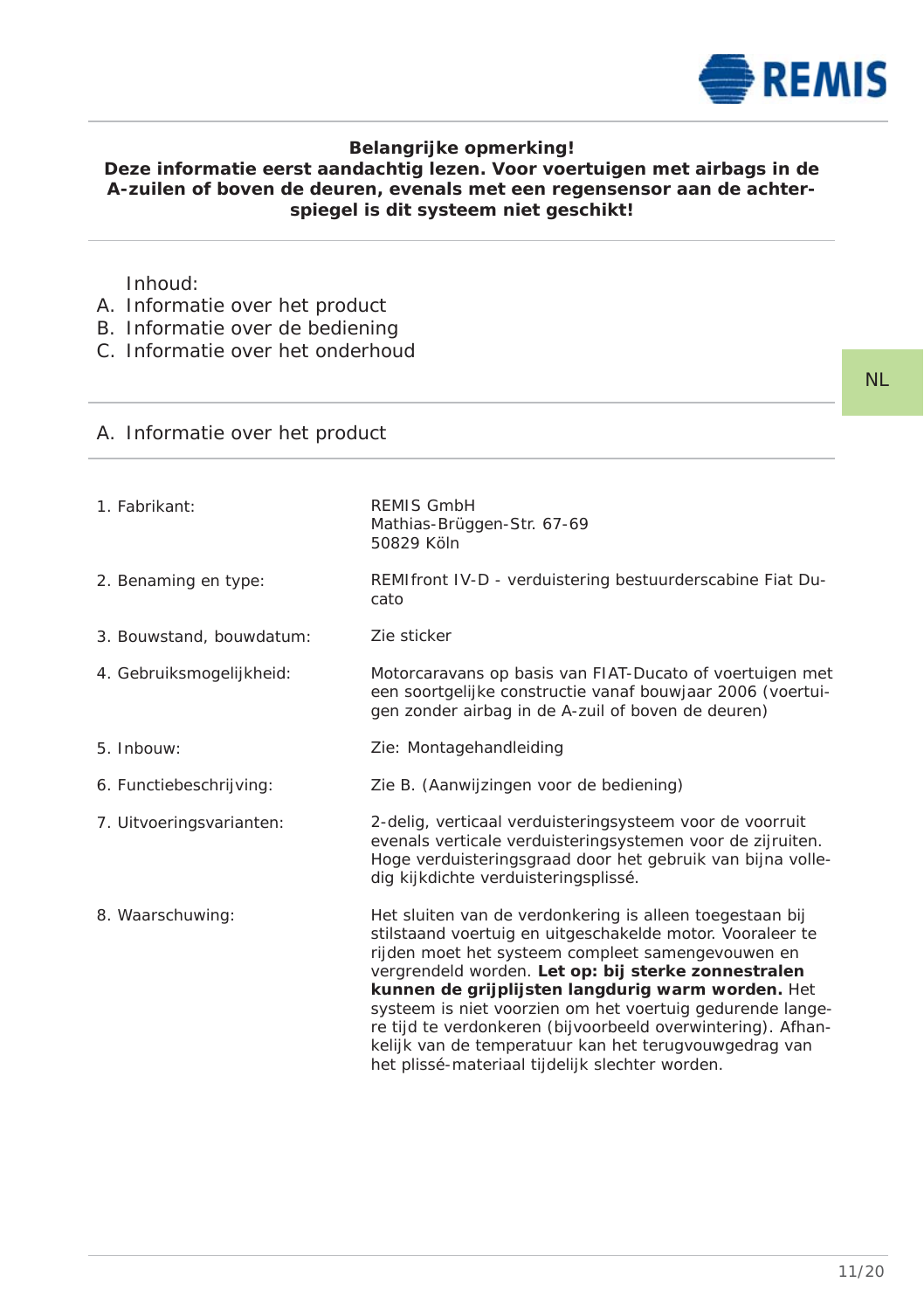

# B. Informatie over de bediening

# Bediening frontsysteem



## $B1 + B2$ :

Om de frontverduistering te ontgrendelen beide toetsen in pijlrichting indrukken. De grijplijst van links en van rechts richting midden van de voorruit trekken. De grijplijsten sluiten automatisch door het magneetslot. Om te openen de grijplisten aan de grepen in pijlrichting uit elkaar trekken en weer in rustpositie zetten. De greep insluiten door op de lijst te drukken. **Om te rijden moet absoluut op een correcte vergrendeling aan beide kanten gelet worden!**



## Bediening lateraal systeem



#### $B3 + B4$ : Sluiten:

positie iositiaken. De grijplijst tot aan de aansk<br>gen, het magneetslot vergrendelt automatisch. De grijplijst door drukken en lichtjes trekken van de rustpositie losmaken. De grijplijst tot aan de aanslaglijst bren-



Openen: De greeplijst tot aan de aanslaglijst brengen. De greep door aandrukken op het frame insluiten. **Voor het rijdbedrijf moet absoluut op een correcte vergrendeling aan beide kanten gelet worden!**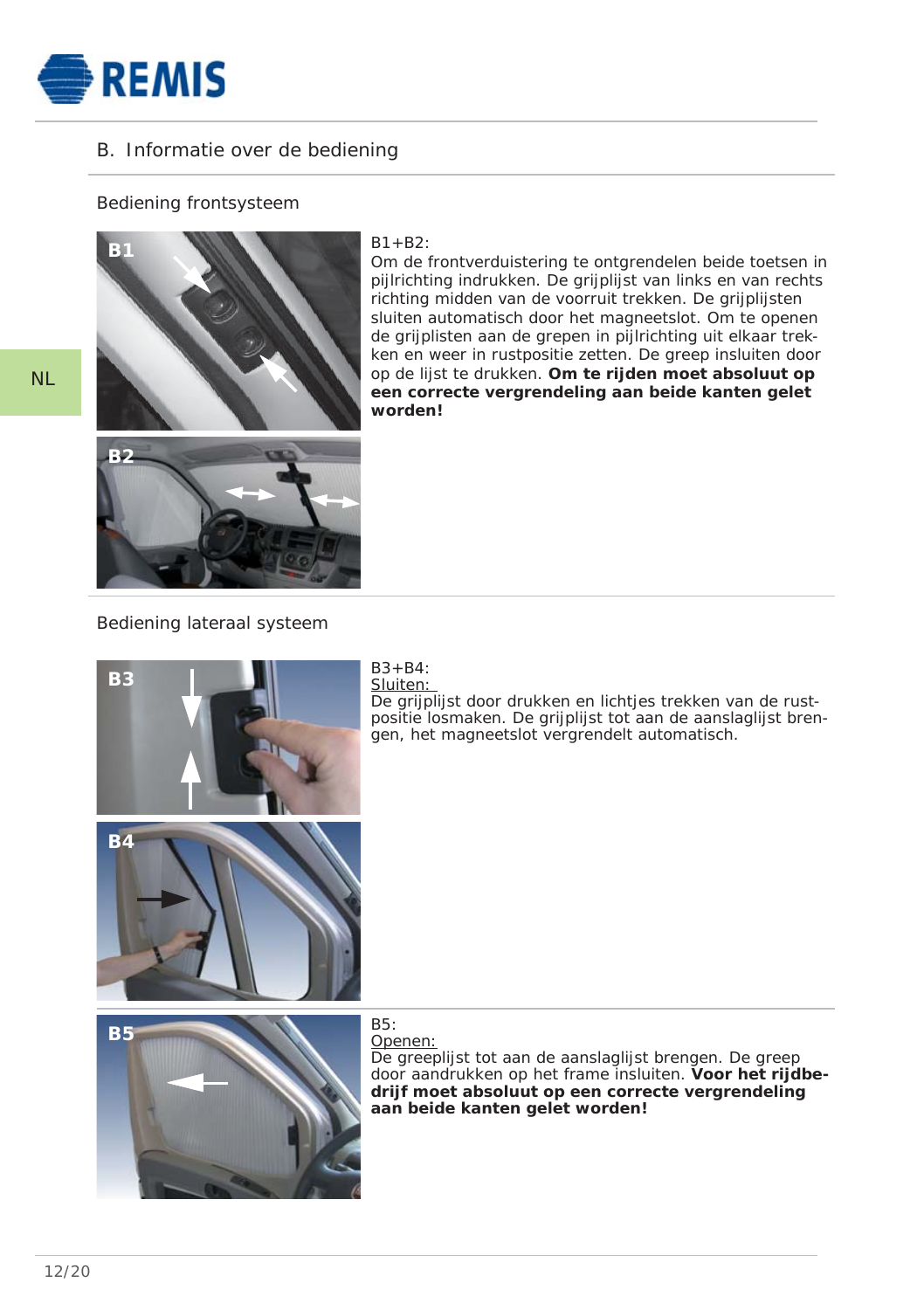

NL

# C. Informatie over het onderhoud

| 1. Service:               | In principe geen agressieve reinigingsmiddelen (oplos-/<br>slijpmiddelen) gebruiken. Delen van het front-/zijsysteem<br>met een vochtige doek en een zachte zeeploog reinigen.<br>De vouwstof met een zachte borstel, indien nodig met een<br>vochtige doek voorzichtig reinigen. |
|---------------------------|-----------------------------------------------------------------------------------------------------------------------------------------------------------------------------------------------------------------------------------------------------------------------------------|
| 2. Onderhoud/reparatie:   | Het systeem is onderhoudsvrij ontworpen.                                                                                                                                                                                                                                          |
| 3. De documenten bewaren: | De gebruikersinformatie met de bedienings- en montage-<br>handleiding moeten indien mogelijk in het voertuig be-<br>waard worden.                                                                                                                                                 |
| 4. Reservedelen aankopen: | Reservedelen krijgt u bij uw vakhandelaar.                                                                                                                                                                                                                                        |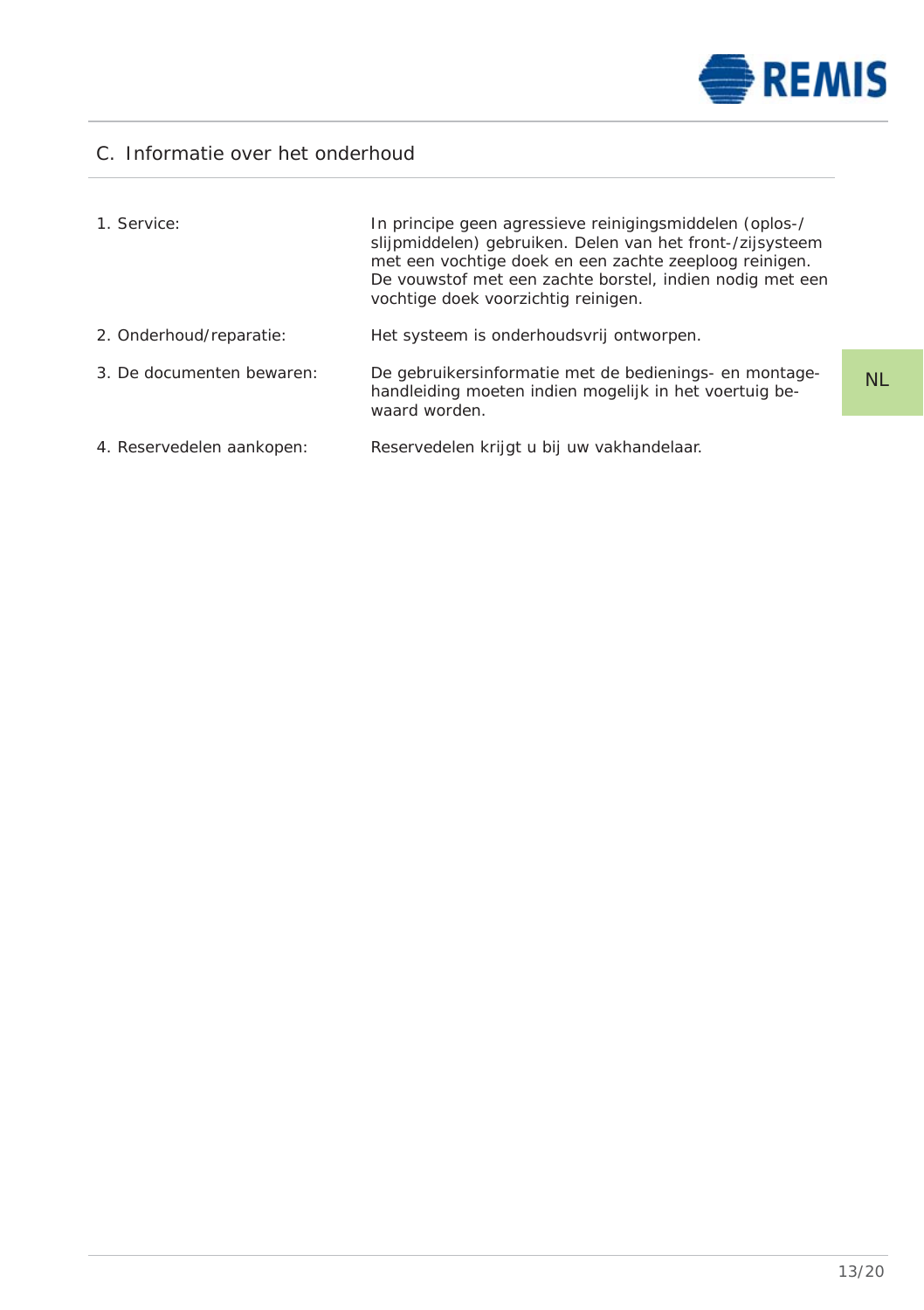

E

# **¡Nota importante!**

# **Leer detenidamente esta información antes del uso. ¡Este sistema no es adecuado para vehículos con airbags instalados en las columnas A o encima de las puertas, ni tampoco para vehículos dotados de retrovisor con sensor de lluvia!**

Contenido:

- A. Información sobre el producto
- B. Información sobre el manejo
- C. Información sobre el mantenimiento

|  |  | A. Información sobre el producto |  |  |  |  |
|--|--|----------------------------------|--|--|--|--|
|--|--|----------------------------------|--|--|--|--|

1. Fabricante: 2. Nombre y tipo: 3. Estado y fecha de construc ción: 4. Aplicación: 5. Montaje: 6. Descripción de funcionamien to: 7. Versiones: 8. Advertencia: REMIS GmbH Mathias-Brüggen-Str. 67-69 D - 50829 Colonia REMIfront IV-D – Sistema oscurecedor para cabina de conducción Fiat Ducato Ver etiqueta adhesiva Autocaravanas tipo FIAT Ducato o automóviles de construcción idéntica a partir del año de construcción 2006 (vehículos sin airbag en la columna A o encima de las puertas). Ver: Instrucciones de montaje Ver B. (Información sobre el manejo) Sistema oscurecedor bipartito vertical para el cristal del parabrisas, así como sistemas oscurecedores con marco para las lunas laterales. Alto grado de oscurecimiento gracias al uso de paneles plisados casi completamente opacos. El cierre de los paneles de oscurecimiento sólo deberá efectuarse con el automóvil parado y el motor apagado. Antes de iniciarse el viaje, el sistema deberá replegarse completamente y bloquearse. **¡Atención: Bajo fuerte ra diación solar, las agarraderas pueden calentarse mucho!** El sistema no está concebido para un uso prolongado (por ejemplo, durante la época de invierno). Dependiendo de la temperatura, el comportamiento de plegado del material plisado puede empeorarse temporalmente.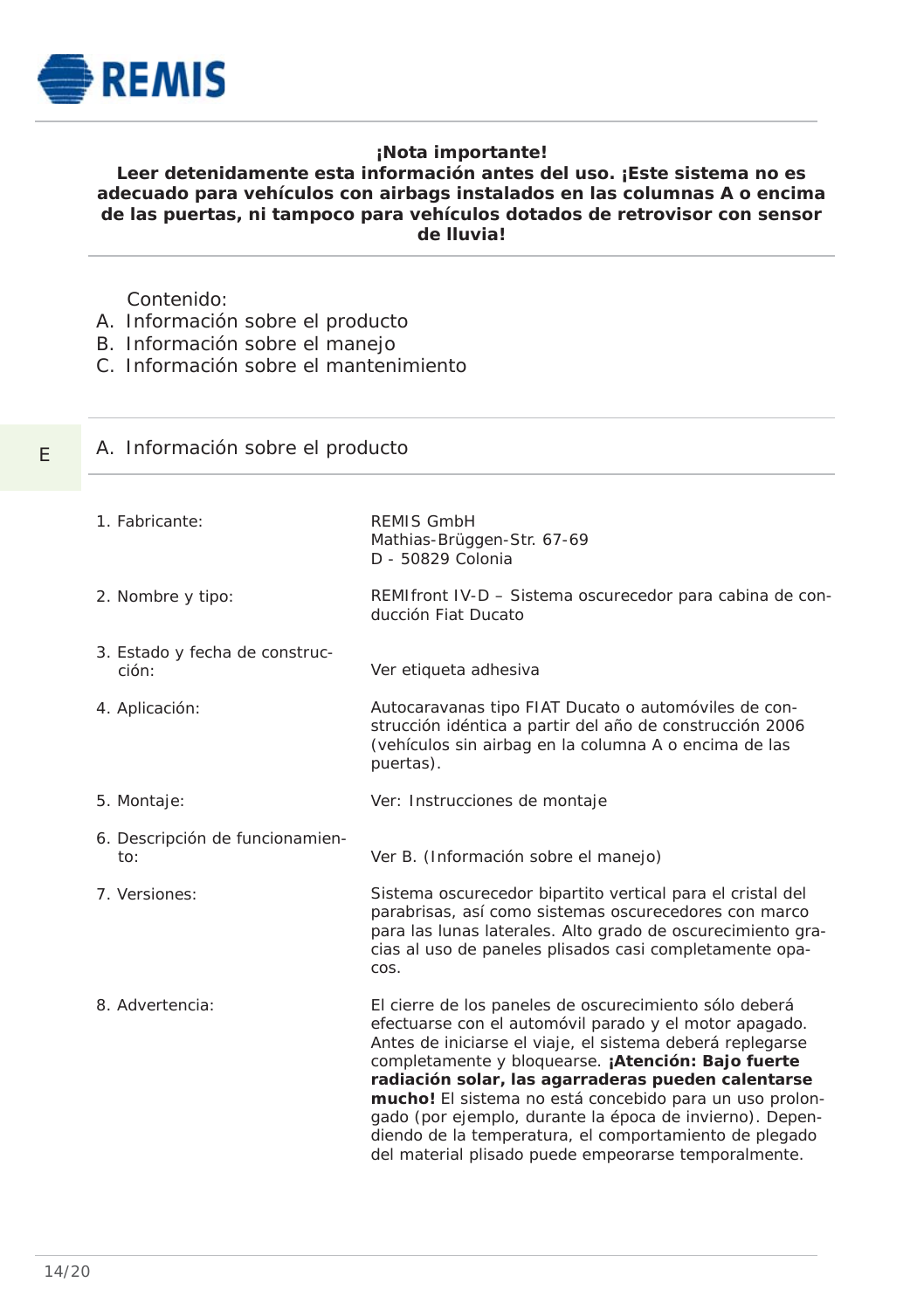

# B. Información sobre el manejo

# Manejo del sistema frontal



#### $B1 + B2$ :

Para desbloquear el sistema frontal, accionar ambas teclas en la dirección de las flechas. Tirar de las agarraderas desde la izquierda y derecha hacia el centro del parabrisas. Las agarraderas se cierran automáticamente mediante cierre magnético. Para abrir el sistema, tirar de las agarraderas en la dirección de las flechas y volver a dejar el sistema en posición de reposo. Encajar el asidero presionándolo contra el marco. **¡Para la conducción, es imprescindible que el sistema esté correctamente bloqueado en ambos lados!**

# Manejo del sistema lateral



#### $B3 + B4$ Cerrar:

Sacar la agarradera de su posición de reposo apretándola y tirando ligeramente de ella. Llevar la agarradera hasta la barra de tope; el cierre magnético realiza el bloqueo automá ticamente.



# Abrir:

Llevar la agarradera hasta la barra de tope. Encajar el asidero presionándolo contra el marco. **¡Para la conducción, es imprescindible que el sistema esté correctamente bloqueado en ambos lados!**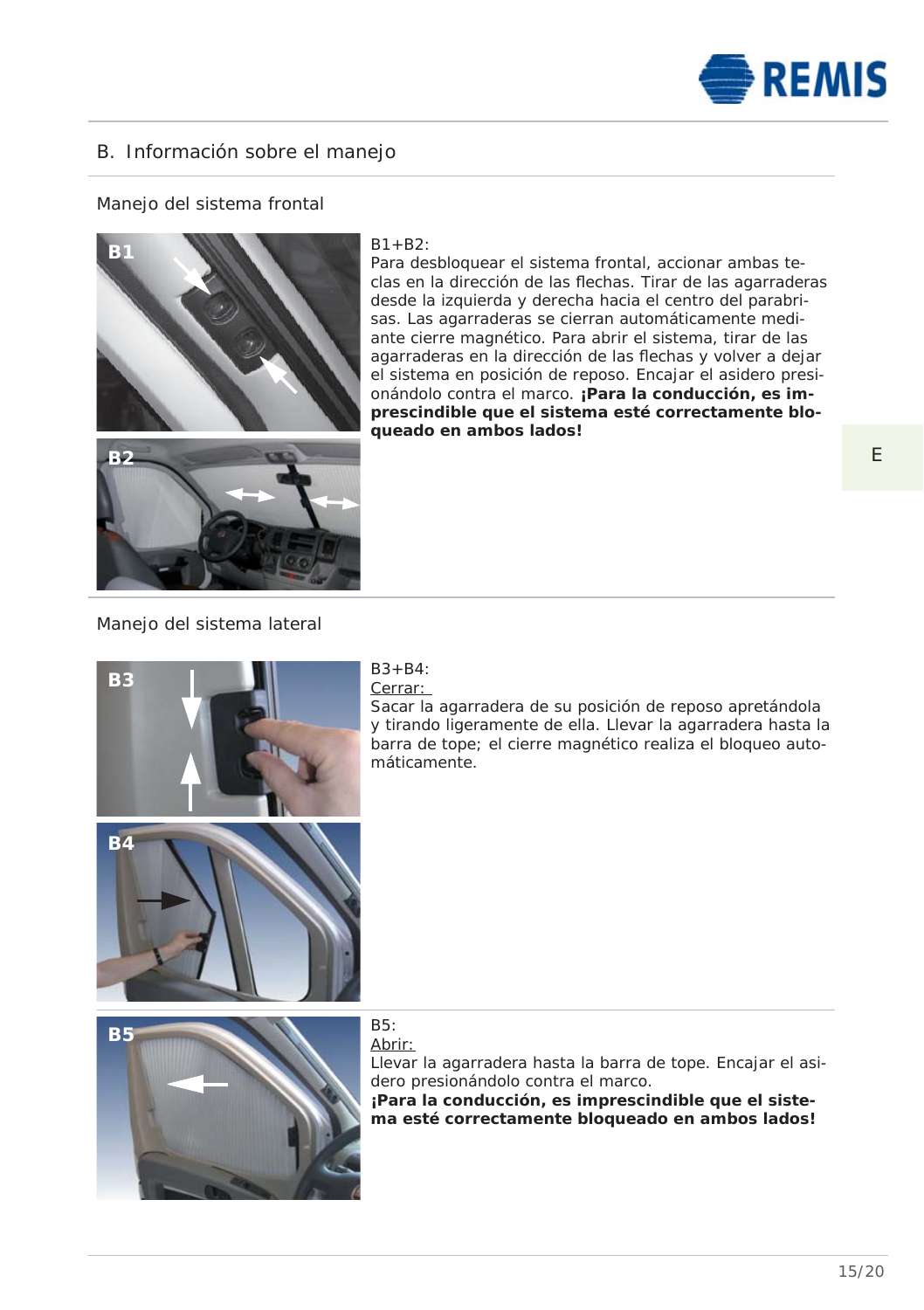

# C. Información sobre el mantenimiento

| 1. Cuidado/conservación:                | Por regla general, no deben utilizarse productos de limpie-<br>za agresivos (disolventes/abrasivos). Los marcos de los<br>sistemas frontal y lateral pueden limpiarse con un paño<br>húmedo y una solución suave de agua y jabón. La tela pli-<br>sada debe limpiarse con cuidado con ayuda de un cepillo<br>suave o, si fuera necesario, con un paño húmedo. |
|-----------------------------------------|---------------------------------------------------------------------------------------------------------------------------------------------------------------------------------------------------------------------------------------------------------------------------------------------------------------------------------------------------------------|
| 2. Mantenimiento/reparación:            | El sistema no requiere mantenimiento.                                                                                                                                                                                                                                                                                                                         |
| 3. Conservación de los documen-<br>tos: | La información para el usuario con las instrucciones de<br>manejo y montaje deberían quardarse, a ser posible, en<br>el interior del vehículo para poder consultarlas en caso de<br>necesidad.                                                                                                                                                                |
| 4. Adquisición de recambios:            | Los recambios pueden adquirirse a través de los distribui-                                                                                                                                                                                                                                                                                                    |

dores oficiales.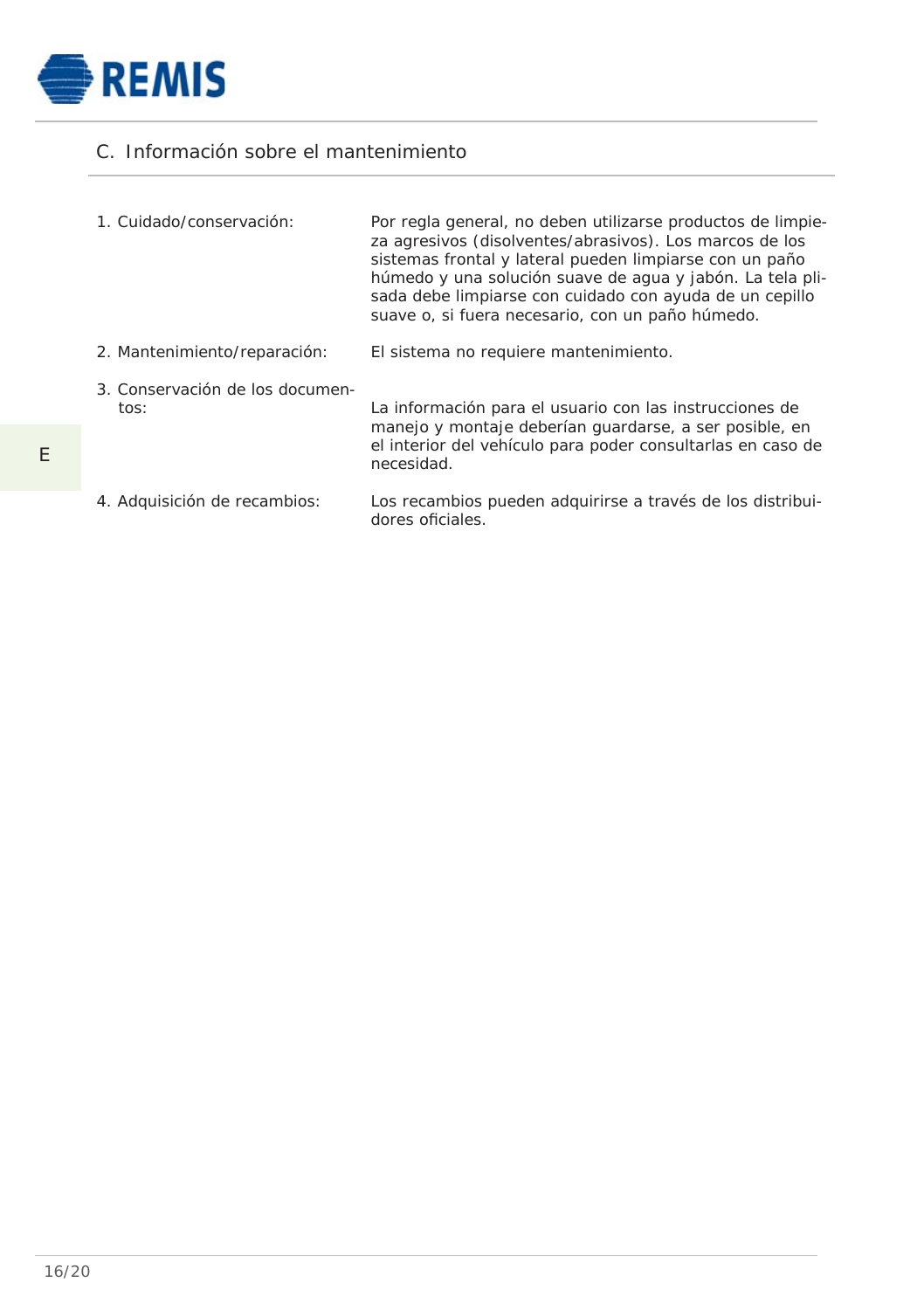

# **Avvertenza importante!**

# **Leggere attentamente la presente nota informativa. Non adatto per i veicoli dotati di air bag nelle colonne A e sopra le portiere, nonché per i veicoli dotati di sensore pioggia sullo specchio retrovisore!**

# Contenuto:

- A. Dati relativi al prodotto
- B. Istruzioni per l'uso
- C. Istruzioni di manutenzione

# A. Dati relativi al prodotto

| 1. Costruttore:                                  | <b>REMIS GmbH</b><br>Mathias-Brüggen-Str. 67-69<br>D - 50829 Colonia                                                                                                                                                                                                                                                                                                                                                                                                                                  |
|--------------------------------------------------|-------------------------------------------------------------------------------------------------------------------------------------------------------------------------------------------------------------------------------------------------------------------------------------------------------------------------------------------------------------------------------------------------------------------------------------------------------------------------------------------------------|
| 2. Denominazione e tipo:                         | REMIfront IV-D - Oscurante per cabina di guida Fiat Duca-<br>to                                                                                                                                                                                                                                                                                                                                                                                                                                       |
| 3. Stato di costruzione, data di<br>costruzione: | Vedere adesivo                                                                                                                                                                                                                                                                                                                                                                                                                                                                                        |
| 4. Possibilità d'impiego:                        | Autocaravan su FIAT Ducato o veicoli equivalenti, anno<br>2006 e successivi (veicoli senza air bag nella colonna A o<br>sopra le portiere).                                                                                                                                                                                                                                                                                                                                                           |
| 5. Montaggio:                                    | Vedere: Istruzioni di montaggio                                                                                                                                                                                                                                                                                                                                                                                                                                                                       |
| 6. Descrizione del funzionamen-<br>to:           | Vedere il punto B (Istruzioni di comando)                                                                                                                                                                                                                                                                                                                                                                                                                                                             |
| 7. Varianti esecutive:                           | Sistema oscurante verticale in 2 parti per parabrezza e sis-<br>temi oscuranti verticali con cornici per finestrini laterali.<br>Alto grado d'oscuramento grazie all'impiego di un materia-<br>le quasi completamente coprente.                                                                                                                                                                                                                                                                       |
| 8. Avvertimento:                                 | La chiusura dell'oscurante è consentita soltanto a veico-<br>lo fermo e a motore spento. Prima della partenza, aprire<br>completamente il sistema e fissarlo. Attenzione: in caso<br>di forte irradiazione solare, le maniglie possono<br>scottare. Il sistema non è progettato per oscurare il vei-<br>colo per un periodo prolungato (ad es. durante l'inverno).<br>Le variazioni di temperatura possono compromettere tem-<br>poraneamente la perfetta chiusura del materiale dell'oscu-<br>rante. |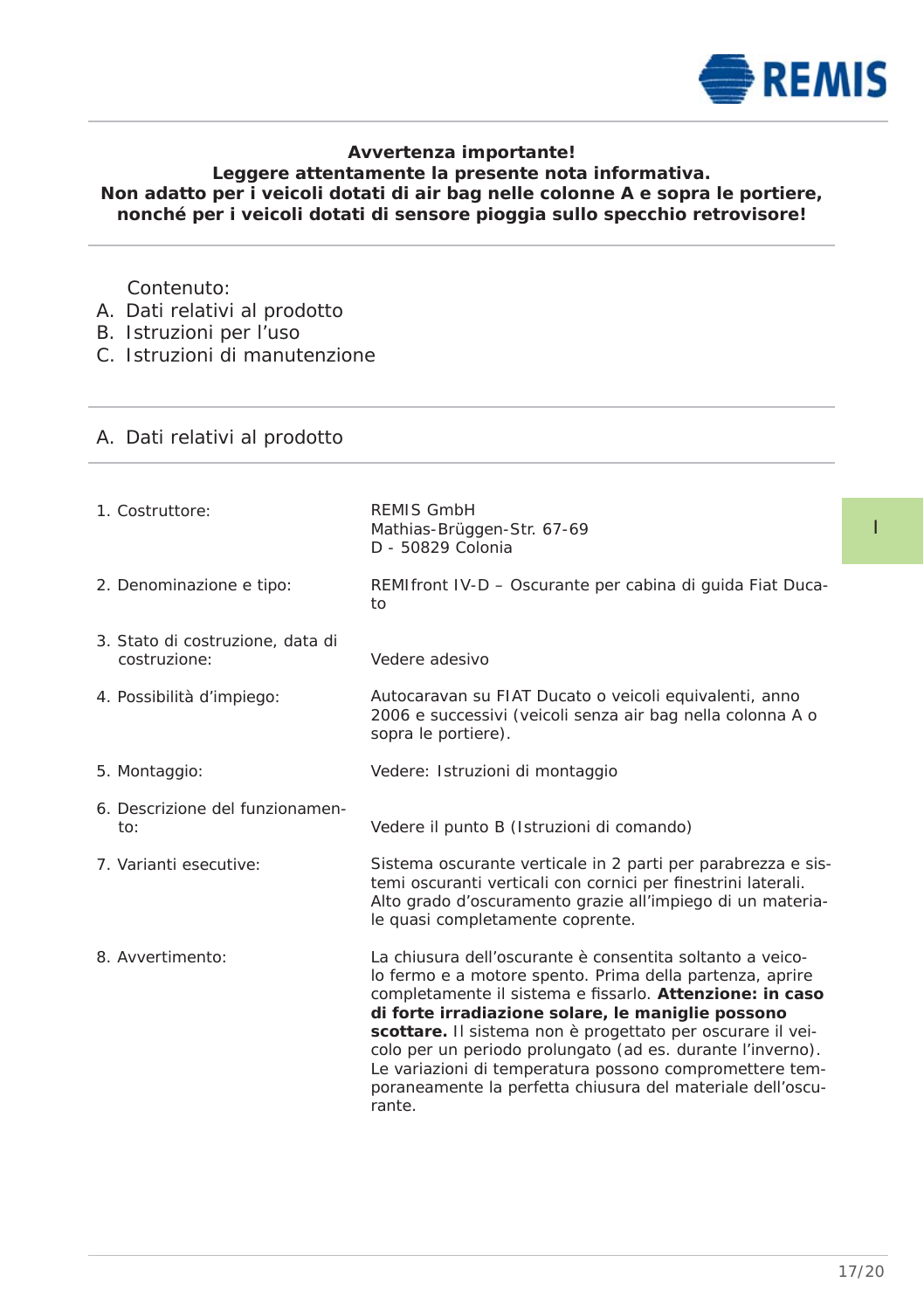

# B. Istruzioni per l'uso

# Comando del sistema frontale



#### $B1 + B2$

Per sbloccare il rivestimento frontale, azionare i due tasti nella direzioni indicata dalla freccia. Tirare la maniglia da sinistra e da destra verso il centro del parabrezza. Le maniglie si chiudono automaticamente grazie alla chiusura magnetica. Per aprire, allontanare tra loro le maniglie nella direzione indicata dalla freccia e farle scattare in posizione di bloccaggio. Fissare la maniglia al telaio fino allo scatto. esercitando una certa pressione. **Prima di azionare il**  veicolo, verificare il corretto bloccaggio su entrambi **i lati!**



I

# Comando del sistema laterale



#### $B3 + B4$ Chiusura:

Sbloccare la maniglia premendo e tirando leggermente. Portare la maniglia fino alla barra di finecorsa: la chiusura magnetica scatta automaticamente.



# Apertura:

Portare la maniglia fino alla barra di finecorsa. Fissare la maniglia al telaio fino allo scatto, esercitando una certa pressione. Prima di azionare il veicolo verificare il cor**retto bloccaggio su en-trambi i lati!**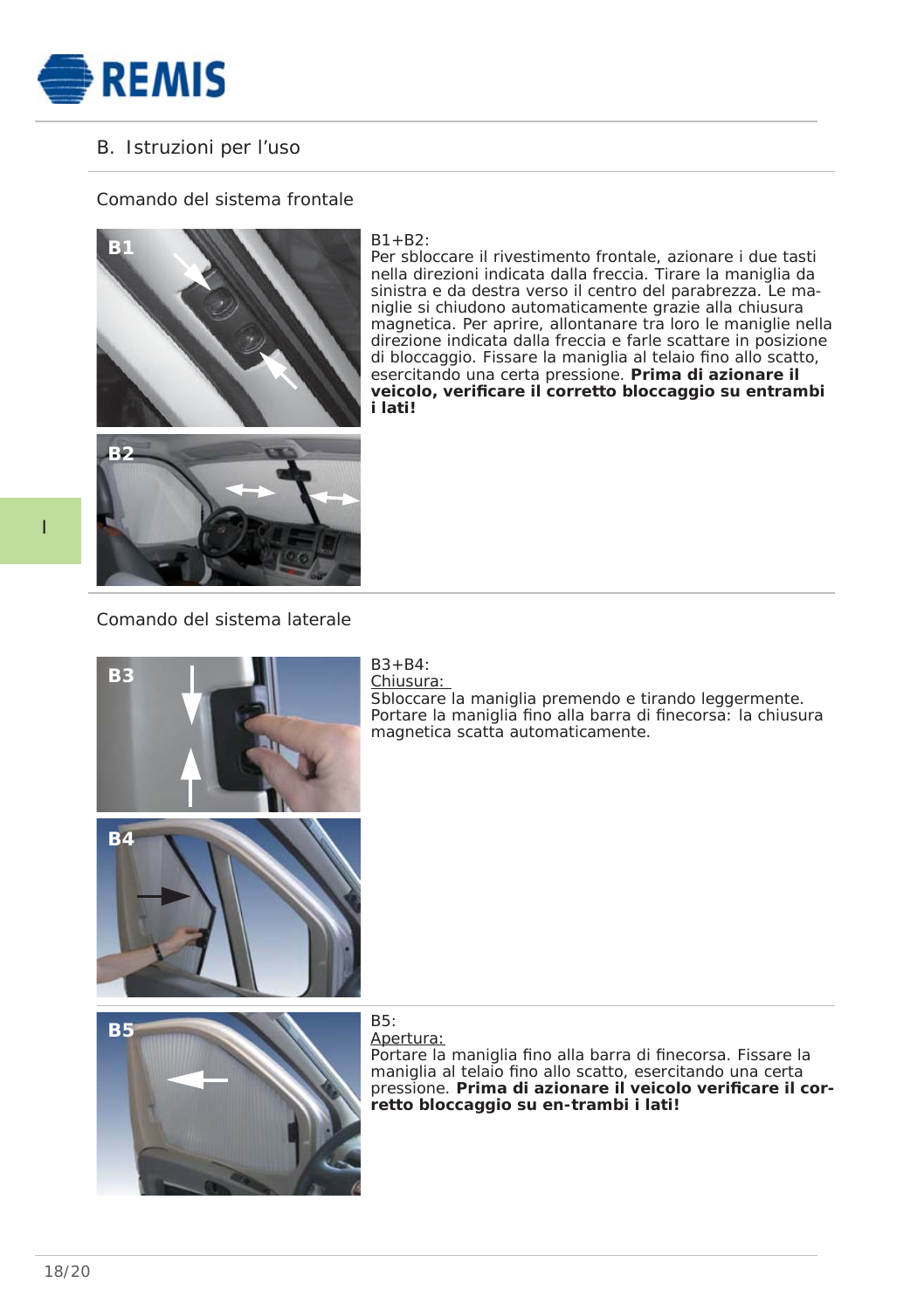

# C. Istruzioni di manutenzione

| 1. Cura:                        | Di norma, non utilizzare detergenti aggressivi (sol-venti/<br>abrasivi). Pulire i componenti del telaio del sistema frontale<br>/ laterale con un panno umido e con acqua saponata. Puli-<br>re il materiale del soffietto con una spazzola morbida e, se<br>necessario, con un panno umido. |
|---------------------------------|----------------------------------------------------------------------------------------------------------------------------------------------------------------------------------------------------------------------------------------------------------------------------------------------|
| 2. Manutenzione/Riparazione:    | Il sistema è esente da manutenzione.                                                                                                                                                                                                                                                         |
| 3. Conservazione dei documenti: | Le informazioni per l'utente con le istruzioni d'uso e di<br>montaggio devono essere conservate all'interno del veicolo<br>per qualsiasi evenienza.                                                                                                                                          |
| 4. Acquisto ricambi:            | I pezzi di ricambio sono disponibili presso i negozi specia-<br>lizzati.                                                                                                                                                                                                                     |